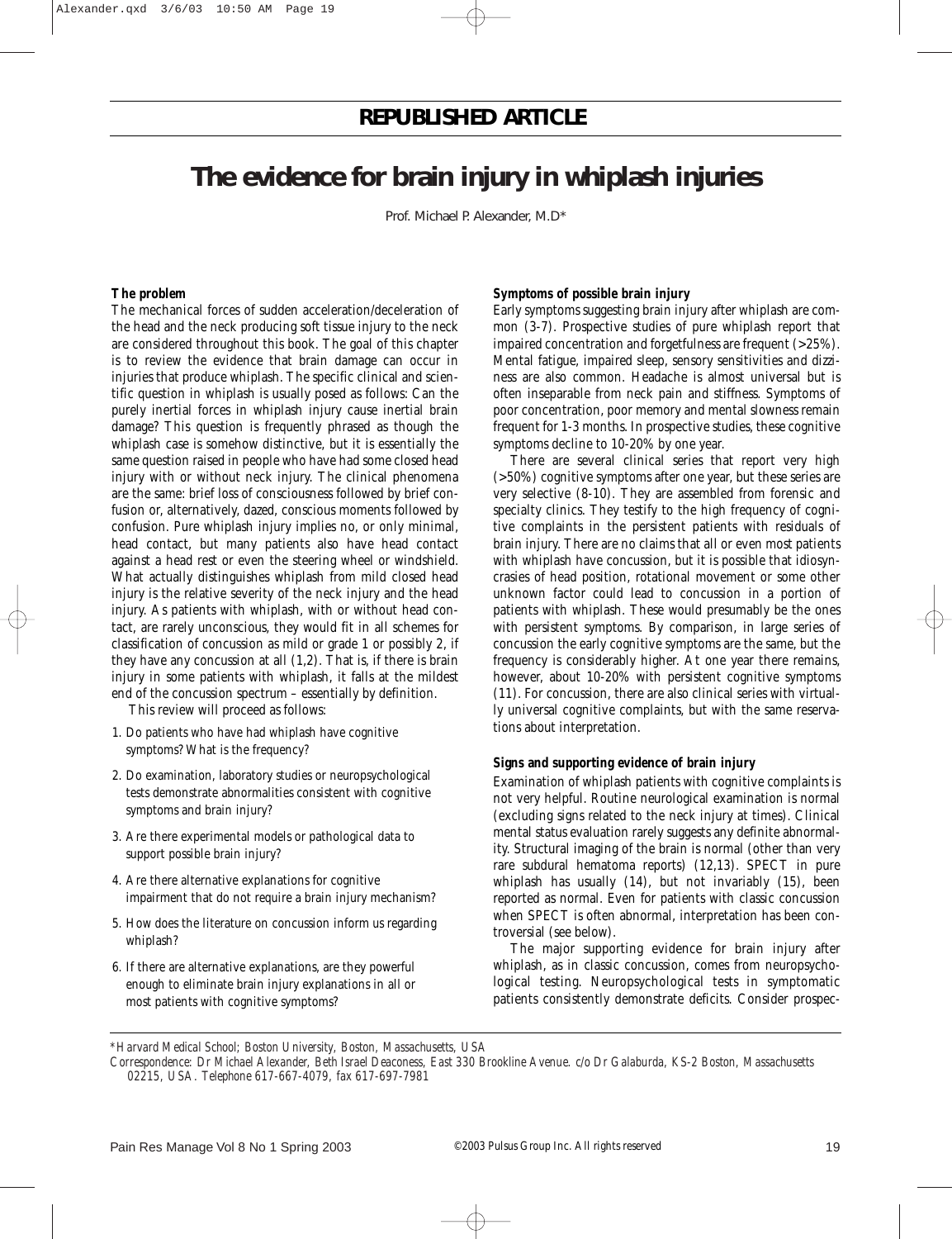tive, acute phase (<one month) studies: RADANOV AND CO-WORKERS reported a large series of patients tested at one week and 6-7 months after whiplash injury (16). Neuropsychological assessment was focused on sustained attention and rate of information processing. At the acute assessment, there was a deficit in both the PASAT (paced auditory serial addition test – a commonly used tool to measure processing speed) and Trails B tasks. By 6 months the impairments had cleared. ETTLIN ET AL. compared 21 acute whiplash patients to matched controls (3). No specific group differences were significant on a large battery of tests, but comparison of each patient against a control suggested that whiplash patients were more likely to have lower performance on tests of attention and executive function. KARLSBORG ET AL. reported on neuropsychological findings in 39 patients with whiplash tested within one month of injury (6). Three patients had mild deficits in attention, all cleared by six months later.

A sample of studies of neuropsychological findings in chronically symptomatic whiplash patients reveals cognitive deficits. KISCHKA ET AL. reported on detailed testing in a case matched series of 52 patients with chronic whiplash (10). Of 27 neuropsychological tests, the whiplash group had an excess number of impaired performance on 5 tests, 4 considered attentional and one considered memory. KESSELS ET AL. compared 26 chronic whiplash patients to a normal control group (17). The patient group had decreased average PASAT results. TAYLOR ET AL. compared 18 chronic patients to 10 patients recovered from severe brain injury (TBI) and matched controls (18). The whiplash group was mildly but significantly worse on a difficult test of memory that is very sensitive to suppression of interference. SCHMAND ET AL. used a similar technique – comparing chronic patients to a group well recovered from severe TBI and a group of normal controls (19). The overall group differences showed that the whiplash group was  $\sim$  impaired than the severe TBI group on tests of memory and attention. RADANOV ET AL. reported impaired divided attention and working memory in a group of 21 chronic whiplash patients (14). HENRY ET AL. claimed impaired executive functions in a group of 32 patients with chronic symptoms after whiplash (8). The authors describe abnormalities in qEEG in all 32 patients, asserting that the physiologic findings corroborate the neuropsychological findings although the methodology and interpretation of qEEG remains highly suspect. MRI was normal in all patients. KESSELS ET AL. recently performed a meta-analysis of a large number of studies (20). Only eight of 25 reports were statistically robust enough to interpret. The meta-analysis confirmed that whiplash patients have impairments in memory and attention when compared to controls.

## **Pathological evidence for brain injury**

The single outstanding experimental model that supports possible brain injury in whiplash is the pure inertial injury of GENNARELLI ET AL. using small, nonhuman primates (21). The animals' heads were fixed, and the injury was delivered through purely acceleration/deceleration force. By varying the direction and rotation of head movement and the force of deceleration the authors could produce the entire spectrum of diffuse axonal injury (DAI). Typical histopathology of DAI was observed in all animals with unconsciousness greater than

a few minutes. The animals who regained consciousness promptly (perhaps analogous to whiplash) did not have evidence for DAI although presumably more specific analysis of axonal functional integrity might have demonstrated some impairment. Assessment of behavioral or cognitive effects of the mildest injuries was obviously limited, but by observation recovery appeared quick and complete. Pertinent to this review, when head movement was oblique (presumably meaning generating rotation) DAI was more severe than when the same deceleration forces were produced in the sagittal plane. This might be one of the idiosyncratic factors of a whiplash injury that raises the risk of brain injury during an accident.

There is, for obvious reasons, very limited pathological information on whiplash and concussion in humans. The single study, cited by everyone who reviews this topic, was by OPPENHEIMER in 1968 (22). Although several patients with mild TBI are mentioned, a complete clinical description is only available for one. This patient had loss of consciousness and amnesia for over 30 minutes. Autopsy demonstrated mild, but unequivocal, DAI. By clinical variables, this injury, while still "mild", is considerably more significant than seen in the usual whiplash patient.

#### **Summary of evidence for brain injury**

Patients with whiplash have a high frequency of cognitive symptoms in the first weeks after injury. By one year later only a small fraction of patients still have symptoms, but cognitive symptoms are very frequent in this group. When tested in either the acute or chronic (highly selected population) phases, neuropsychological impairments are usually noted on information processing capacity and in attention. While there is no evidence for brain injury at the level of MRI, regional abnormalities on SPECT may be seen. There is an experimental model for TBI that at least raises the possibility that purely inertial injuries may cause brain damage in humans.

There is a potential logical fallacy: if TBI causes certain symptoms and is associated with particular SPECT abnormalities, must the same symptoms and similar SPECT findings in whiplash inevitably imply TBI? "If A, then B", rarely means "if B, then A", regardless of respect for parsimony. It is an obligation to determine if there are other explanations besides brain injury that account for the profile described above. Thus, each facet of the argument requires reexamination.

## **Symptoms revisited**

The common cognitive complaints are forgetfulness, poor concentration, poor memory and fatigue, in addition to various somatic complaints such as headache, neck pain, dizziness etc. There are three limitations to acceptance of the cognitive symptoms as supportive of brain injury.

First, further review of the same reports describing cognitive symptoms reveals an equally impressive array of psychological complaints. In ETTLIN ET AL., 18 of 21 acute patients had insomnia, and nine were frankly depressed (3). In RADANOV ET AL. anxiety and insomnia were each present in over 40% (16). The mild neuropsychological abnormalities presented at one month, cleared by six months in patients who were asymptomatic, but were persistent, albeit very mild, in patients with persistent pain. The same group (1994 JNNP) reported two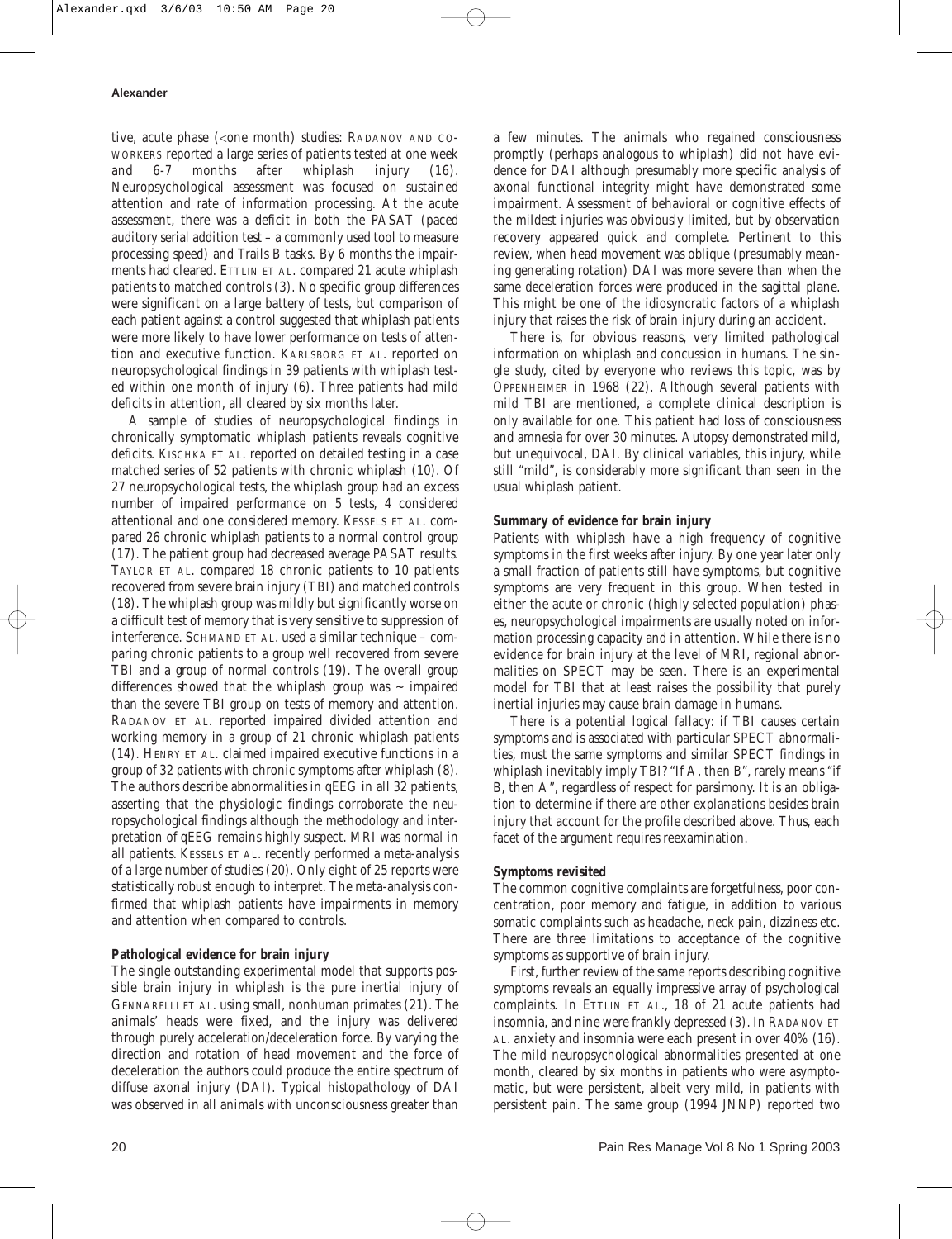aspects of one year follow-up of whiplash (4, 23). Cognitive recovery was best predicted by initial severity of pain. Cognitive complaints were generated by somatic problems such as pain, poor sleep and the "initial {psychological} reaction to injury" (4). An analysis of 29 acute patients demonstrated a strong association of cognitive symptoms with pain.

Cognitive symptoms in chronic whiplash patients appear as ambiguous as in acute patients. Although TAYLOR ET AL. demonstrated modest decline in a complex memory test in 18 chronic whiplash patients, the severity of pain appeared to account for the deficits (18). Data are actually available on only 15 patients as three were frankly malingering. The large series (N=108) of chronic patients reported by SCHMAND ET AL also ostensibly showed cognitive impairments, but the most "impaired" patients had a very high incidence of malingering or at least of volitional under performance (19). RADANOV ET AL in a study of a small group of chronic whiplash patients, demonstrated that the deficits in divided attention showed no correlation with regional PET findings (14). Attention was strongly correlated with pain intensity with high depression and anxiety scores. Thus, cognitive symptoms seem to be directly related to pain intensity and secondary to psychological factors, including depression, anxiety, and malingering.

A second reason for hesitation in attribution of cognitive symptoms to brain injury lies in the symptom profile. The profile has no specificity. Patients with unequivocal concussion have certain symptoms so commonly that they are reasonably considered a phenomenological syndrome, the postconcussion syndrome (PCS): headache, dizziness, sleep disorders, poor concentration, fatigue, forgetfulness etc. (II). The diagnostic specificity of that symptom cluster is, however, extremely poor. The same cognitive symptoms are reported by patients without any clinical suggestion of brain trauma who have depression, anxiety and chronic pain, and these are all problems of the chronic whiplash patient. There is symptomatic overlap with post-traumatic stress disorder (24). The same cognitive symptoms have been reported in chronic fatigue syndrome (25) and fibromyalgia (26), and the latter is frequently a concurrent diagnosis in whiplash (27). Patients with outstanding injuryrelated litigation (28), again without any assertion of brain injury, report similar symptoms. Thus, cognitive symptoms are greatly over-determined in whiplash patients, and there are several other possible explanations for cognitive symptoms that have greater validity than a brain injury explanation.

A third reason for caution is the uncertainty of the effect of patient expectations. The base rate of these symptoms is quite high (29). A substantial portion of patients screened for PCS symptoms at routine medical visits endorse current or recent symptoms. Normal subjects markedly underestimate this base rate, even when they acknowledge the personal experience of the symptoms (30). Normal subjects, at least in the US, also "expect" the symptoms to be present in people who have had a concussion. This combination of findings could mean that patients will over-attribute symptoms to a recent event that they "expect" to cause symptoms. Several studies from Lithuania have demonstrated that in the absence of "expectations", symptoms are still present but that they rapidly attenuate (31). Thus, expectations can be transmuted to a syndrome. Well meaning "medicalization" – referral to specialists, imaging studies and frank discussions of possible medical implications – inadvertently prolongs symptoms (23, 32). Then failure to find a "cause" may exacerbate anxiety and on and on.

Recall: because concussion frequently produces certain symptoms does not mean that those symptoms, months and years after an injury of modest significance, are due to the injury.

#### **SPECT revisited**

Only one study has made a specific claim about SPECT abnormality in chronic whiplash (15). OTTE ET AL. observed bilateral parietal hypoperfusion in a small group of chronic whiplash patients. This claim was investigated by BICIK ET AL. by performing FDG-PET, MRI and SPECT in a series of chronic whiplash patients (33). The authors were able to demonstrate that the biparietal finding was an artifact of cortical thickness and angulation.

The original premise of this review was that brain injury due to whiplash, if it occurred at all, must be at the mildest end of the spectrum of concussion because loss of consciousness is rare, amnesia is brief or nonexistent, and structural imaging does not reveal contusions. If that premise is correct, then review of SPECT in concussion would have relevance for the whiplash question. There is a large literature on SPECT in mild TBI.

In a small series of patients studied with SPECT within two days of concussion, most had patchy, primarily frontal hypoperfusion (34). No follow-up was reported. In a large series of concussion patients scanned within one month (75% within one week), SPECT was abnormal in 73 of 136 patients (35). The pattern was multi-focal cortical hypoperfusion; 60% of abnormalities were in frontal lobes. This study had excellent SPECT and clinical follow-up. Symptoms, neuropsychological deficits and SPECT abnormalities all decreased over one year. At one year, only 12 patients with initially abnormal SPECT still had abnormal SPECT; 78% of abnormalities were frontal. Of the total population of 136, only 11 (8.1%) were still symptomatic; nine of those had abnormal SPECT. There were three patients with abnormal SPECT but no clinical symptoms. The authors noted that clinical improvement frequently preceded SPECT normalization.

Several studies of selected TBI patients, often with mixed severity, scanned in the chronic phase have shown a high rate of abnormal scans. GRAY ET AL. reported that 12 of 20 mild TBI patients had abnormal SPECT more than six months after injury (36). ICHISE ET AL. reported that eight of 15 chronic mild TBI patients had abnormal SPECT (37). Most abnormalities were focal areas of hypoperfusion in frontal or temporal lobes. They proposed that a general decrease in the perfusion ratios between frontal regions and posterior brain would identify the injury although only four of 15 actually had a clearly abnormal AP ratio.

KANT ET AL. reported 43 patients with mild TBI referred to a specialty clinic because of persistent "neuropsychiatric difficulties" at a mean of 16 months after injury (38). The BDI scores were markedly elevated (75% > 17; mean 25). SPECT demonstrated focal abnormality in 23 (53%) patients – frontal (54%), temporal (24%) or basal ganglia (14%). There were no significant differences between the groups with and without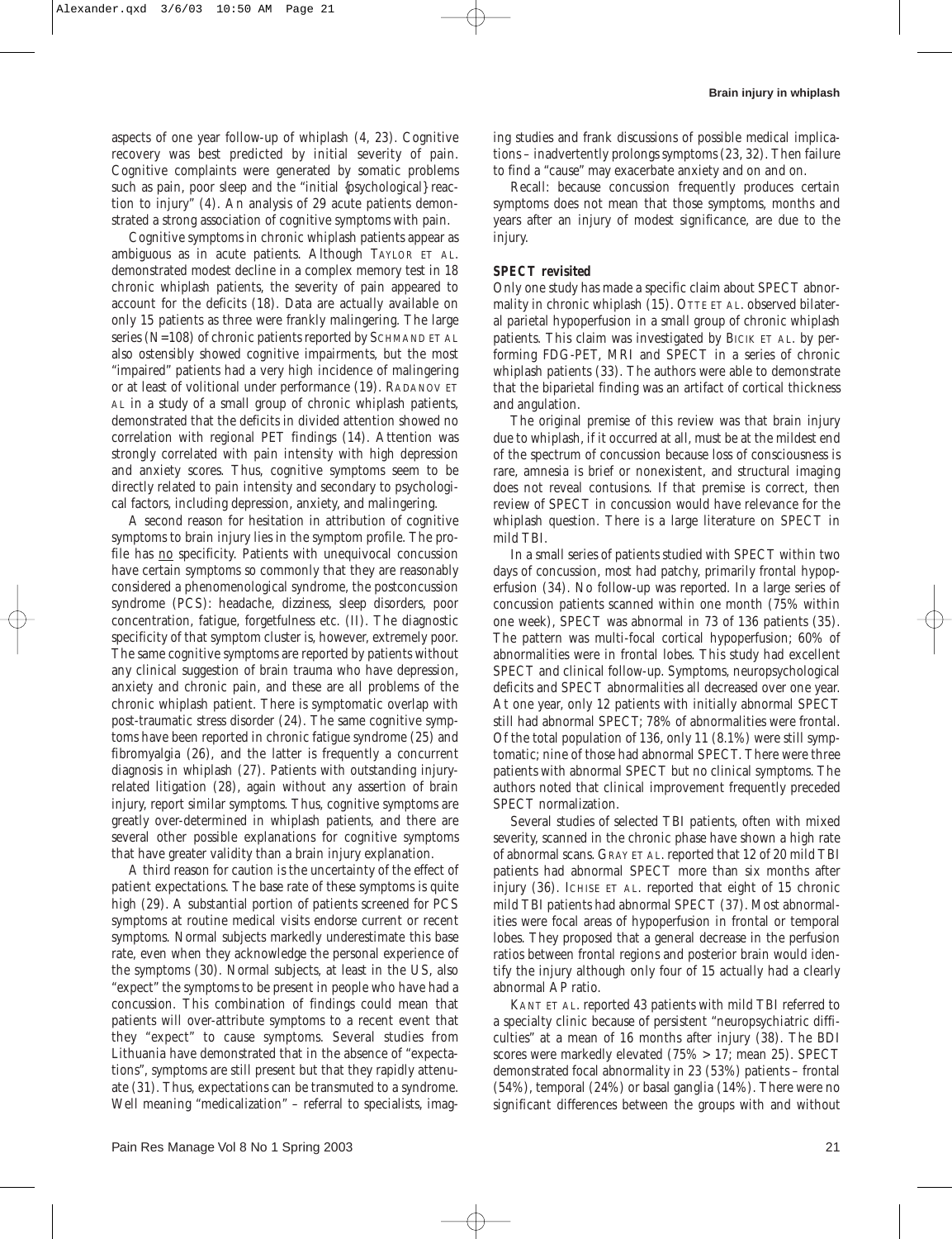SPECT abnormalities on any neuropsychological measure or on the BDI. The authors concluded that the abnormal SPECT identified brain damage that, in turn, was responsible for "some of the neuropsychiatric symptoms".

BICIK ET AL. (33) reported SPECT findings in 13 patients with persistent pain and cognitive symptoms at a mean of 27 months after injury (partly reviewed above). The SPECT studies were co-registered with FDG-PET and structural MRI. No individual patient bad significant regional abnormalities, but in group analyses, both PET and SPECT demonstrated abnormalities in frontal and subcortical structures. The only significant correlation was between FDG-PET hypoperfusion in frontal regions ( $r = -0.71$ ) and depression.

Comparison of findings in whiplash and concussion to findings in other disorders is illuminating. There are abundant reports of functional imaging in psychiatric disorders. A few examples: IIKADA ET AL. demonstrated a correlation between reduced frontal perfusion and severity of depression with SPECT (39). ITO ET AL. demonstrated significant hypoperfusion in prefrontal and anterior temporal regions in depressed patients (40). They concluded that these regions of reduced function due to depression might underlie the attentional, cognitive and emotional abnormalities common in depression. This is, of course, the opposite direction of causation proposed by KANT ET AL. (38) and KISCHKA ET AL. (10). Two reviews of functional imaging in depression (41, 42) have concluded that depression is associated with consistent abnormalities in frontal and temporal regions. Goodwin stated that "reductions" in frontal areas may be more likely in patients with impoverished mental states", summarizing a literature that consistently shows decreased attention and slow processing in depression (41). A similar distinction among depressed patients had been previously suggested by DOLAN ET AL. among others (43). There is greater PET hypoperfusion in depressed patients with cognitive impairment (due to depression) than there is in patients with depression but intact cognitive performance. LUCEY ET AL. found numerous abnormalities on SPECT in 46 patients with anxiety disorders (44). The strongest correlations (all negative) were between depression scores or PTSD severity and caudate perfusion.

## **Pathology revisited**

Returning to the experimental model in primates, within the limitations of assessment of cognition in non-human primates, the investigators emphasized that the severity and duration of behavioral abnormalities strongly paralleled the extent of DAI pathology (21). As in humans, depth of coma, duration of coma, and eventual outcome are all strongly correlated. Thus, even if there is brain injury in a typical whiplash patient with no loss of consciousness, brief dazed and confused interval and no retrograde amnesia, it must be at the lowest level of DAI. It would be impossible to account for the disabling severity reported by many chronic whiplash patients.

## **Summary revisited and conclusions**

Patients with a whiplash injury frequently have cognitive symptoms. The general quality of the symptoms is quite consistent from patient to patient. The symptoms are very similar to patients who have "ding" injuries, i.e., grade 1 – the mildest – concussions. The symptoms are also very similar, although less frequent and usually less marked, to those of patients with classic concussions. A small number of patients with whiplash have persistent cognitive complaints, but they are embedded in a much more complicated collection of somatic and psychological symptoms. To assign them primary neurological causation underestimates their multi-factorial basis.

Neuropsychological tests in whiplash patients frequently demonstrate deficits compatible with the symptoms. SPECT may demonstrate regional hypoperfusion consistent with the symptoms and the neuropsychological tests. For patients with classic concussions there is a reasonable congruence between resolution of symptoms, signs and SPECT changes. That chronological congruence has not been demonstrated in pure whiplash patients, but in chronically symptomatic whiplash patients, SPECT abnormalities are common. It is certainly possible that a fraction of patients with whiplash suffer transient brain dysfunction placing them at the mildest end of the concussion spectrum.

But the last question in the introduction asked if brain injury best accounts for the persisting cognitive symptoms after whiplash. In the absence of an unambiguous biological measure of persistent brain damage, the answer is "No". Brain injury is an unsatisfactory explanation. The symptoms have absolutely DQ specificity for brain injury. The SPECT abnormalities are essentially uninterpretable given the enormous overlap with other, non-neurological disorders that are almost universal concurrent diagnoses in these patients. Neuropsychological testing only demonstrates that the patient is reporting his or her difficulties accurately; there are deficiencies on memory and attention tasks. This corroboration carries DQ useful conclusions about causation. When properly assessed, the patients frequently are underperforming due to pain, medication, depression, anxiety, sleep disruptions, stress or poor motivation. In the absence of a history of whiplash, the patients' symptoms, signs and SPECT/PET findings would be seen as parsimoniously and wholly accounted for by pain, medication, depression, anxiety, sleep disruptions, stress or poor motivation.

It is also the case that pain, medication, depression, anxiety, and sleep disruptions are potentially highly treatable although it is uncertain if that can be claimed for stress or poor motivation. If there is lingering neurological dysfunction and cognitive inefficiency, there are no validated direct treatments. Compensatory programs using calendars, PDAs, schedules free of unpredictable interference, sleep hygiene and the like will surely help anyone but may require more effort than pain, medication, depression, anxiety, sleep disruptions, stress or poor motivation will allow. Endlessly hunting for proof of brain injury is clinically detrimental and draws focus and energy from treatment of the disorders that can actually be treated. Failure to treat the treatable will only increase anxiety and prolong disability. Should some agent – cholinesterase inhibitors, SSRI antidepressants, gingko, caffeine or something as yet undiscovered or not considered – be useful in treatment of forgetfulness, distractibility, and slow mental processing, it should, of course, be utilized, whether or not it can be proven to target a specific neural injury. We are waiting for that day.